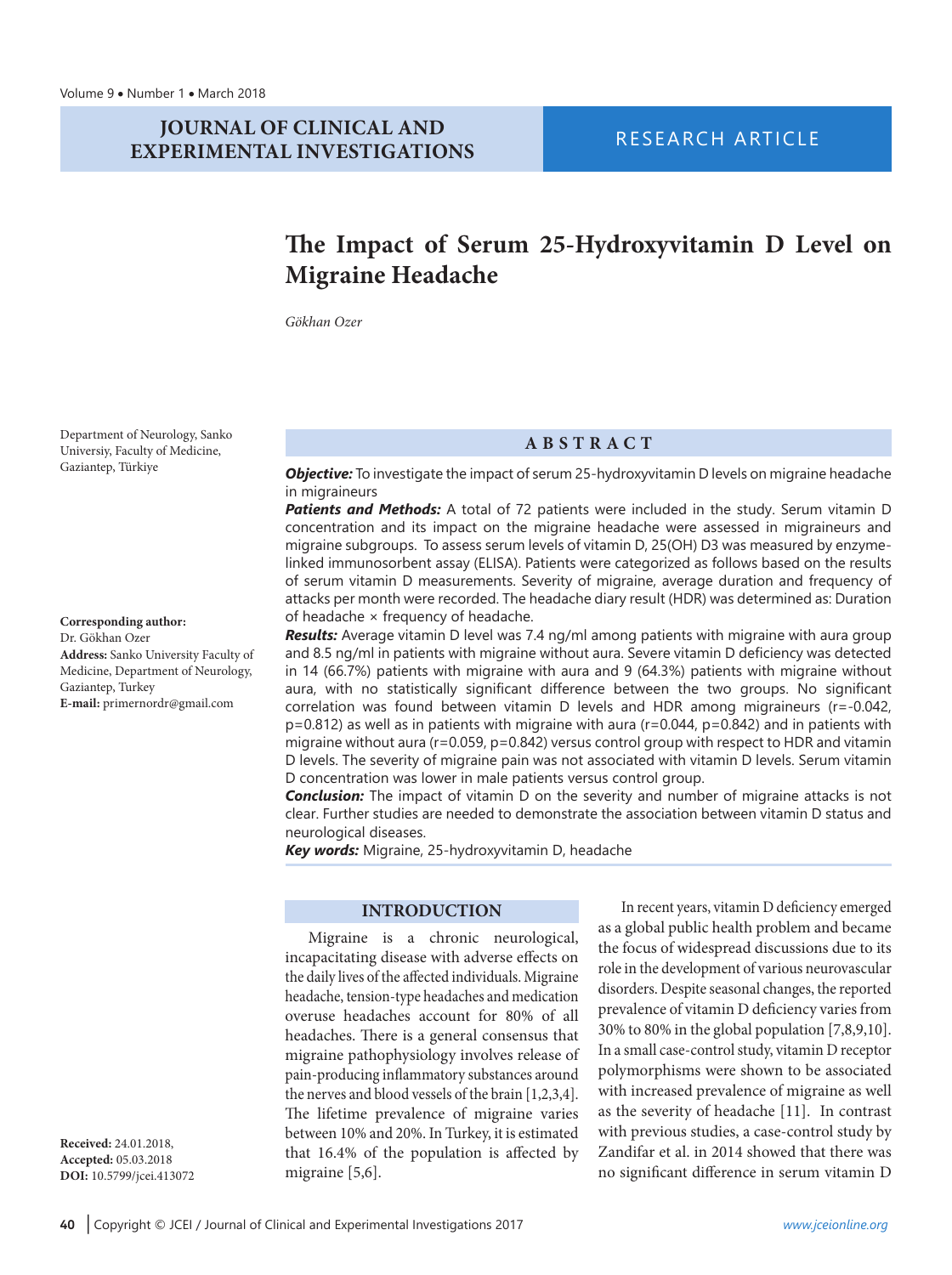concentration between migraine patients and control subjects [12].

### **PATIENTS AND METHODS**

Patients were randomly enrolled for the present study. The study was conducted at the neurology department of a university hospital in Gaziantep. A retrospective chart review was performed for each patient. Approval for the study was obtained from the institutional ethics committee.

### **Biochemical and Headache Assessment**

To assess serum levels of vitamin D, 25(OH) D3 was measured by enzyme-linked immunosorbent assay (ELISA). Patients were categorized as follows based on the results of serum vitamin D measurements: deficient (serum vitamin D less than 12 ng/ml); insufficient (serum vitamin D between 12 and 30 ng/ml); and sufficient (serum vitamin D more than 30 ng/ml). Calcium, phosphorus, and albumin levels were measured for the differential diagnosis of primary hyperparathyroidism. Migraine diagnosis was confirmed by the neurologist. Severity, average duration of migraine attacks, and frequency of attacks per month were recorded by the same neurologist. Migraine severity was rated using the Visual Analogue Scale (VAS). The headache diary result (HDR) was determined as: Duration of headache × frequency of headache [13].

#### **Statistical Analysis**

Normality of numerical data was tested by the Shapiro-Wilk test and the Mann-Whitney U test was used for non-normally distributed data to compare two independent groups. Relationship between categorical variables was tested by the chi-square test. Frequency, percentage (%) and median [25%-75%] were presented as descriptive statistics. Relationship between numerical variables was investigated using Spearman's rank correlation coefficient. All analyses were performed by SPSS for Windows, Version 24 and a p value less than 0.05 was considered statistically significant.

#### **RESULTS**

A total of 72 subjects were enrolled in the study including 35 migraine patients and 37 controls. Migraine group was divided into two subgroups as patients with migraine with aura and patients with migraine without aura. Within the migraine with aura group, there were 18 (85.7%) females and 3 males and migraine without aura group included 10 (71.4%) females and 4 males. The mean age of the two subgroups was comparable (37 and 34.5 years, respectively). Average vitamin D level was 7.4 ng/ml among patients with migraine with aura group and 8.5 ng/ml in patients with migraine without aura. Severe vitamin D deficiency was detected in 14 (66.7%) patients with migraine with aura and 9 (64.3%) patients with migraine without aura, with no statistically significant difference between the two groups.

Average duration of migraine attacks was statistically significantly longer in patients with migraine with aura (48 hours) in comparison to patients with migraine without aura (18 hours). No difference was observed between the migraine subgroups with respect to the frequency of pain and HDR (Table 1).

| Table 1. Comparison between migraine subgroups |                           |                                     |          |  |  |  |  |  |
|------------------------------------------------|---------------------------|-------------------------------------|----------|--|--|--|--|--|
| <b>Variables</b>                               | Migraine with Aura (n=21) | <b>Migraine without Aura (n=14)</b> | P        |  |  |  |  |  |
| Gender <sup>+</sup>                            |                           |                                     |          |  |  |  |  |  |
| Female                                         | 18 (85.7)                 | 10(71.4)                            | 0.305    |  |  |  |  |  |
| Male                                           | 3(14.3)                   | 4(28.6)                             |          |  |  |  |  |  |
| Age (years) $*$                                | $37(31 - 42)$             | 34.5 (28-45)                        | 0.829    |  |  |  |  |  |
| Vitamin D concentration (ng/mL) <sup>*</sup>   | $7.4$ (5.8 - 10.5)        | $8.5(6.6 - 13.7)$                   | 0.249    |  |  |  |  |  |
| Vitamin D status <sup>+</sup>                  |                           |                                     |          |  |  |  |  |  |
| Insufficiency                                  | 1(4.8)                    | 2(21.4)                             | 0.944    |  |  |  |  |  |
| Deficiency                                     | 6(28.6)                   | 2(14.3)                             |          |  |  |  |  |  |
| Severe Deficiency                              | 14 (66.7)                 | 9(64.3)                             |          |  |  |  |  |  |
| Severity of pain <sup>+</sup>                  |                           |                                     |          |  |  |  |  |  |
| Moderate                                       | 5(23.8)                   | 4(28.6)                             | 0.753    |  |  |  |  |  |
| Severe                                         | 16 (76.2)                 | 10(71.4)                            |          |  |  |  |  |  |
| Duration of pain <sup>*</sup>                  | 48 (14 - 72)              | $18(5 - 24)$                        | $0.040*$ |  |  |  |  |  |
| Frequency of pain <sup>*</sup>                 | $4(3-6)$                  | $4(3-8)$                            | 0.960    |  |  |  |  |  |
| $HDR^*$                                        | 192 (64 -240)             | 54 (15 - 192)                       | 0.096    |  |  |  |  |  |

\*Significant at 0.05 level, † n (%); Chi-square test HDR: Headache Diary Result

‡ Median (25%-75%); Mann-Whitney U test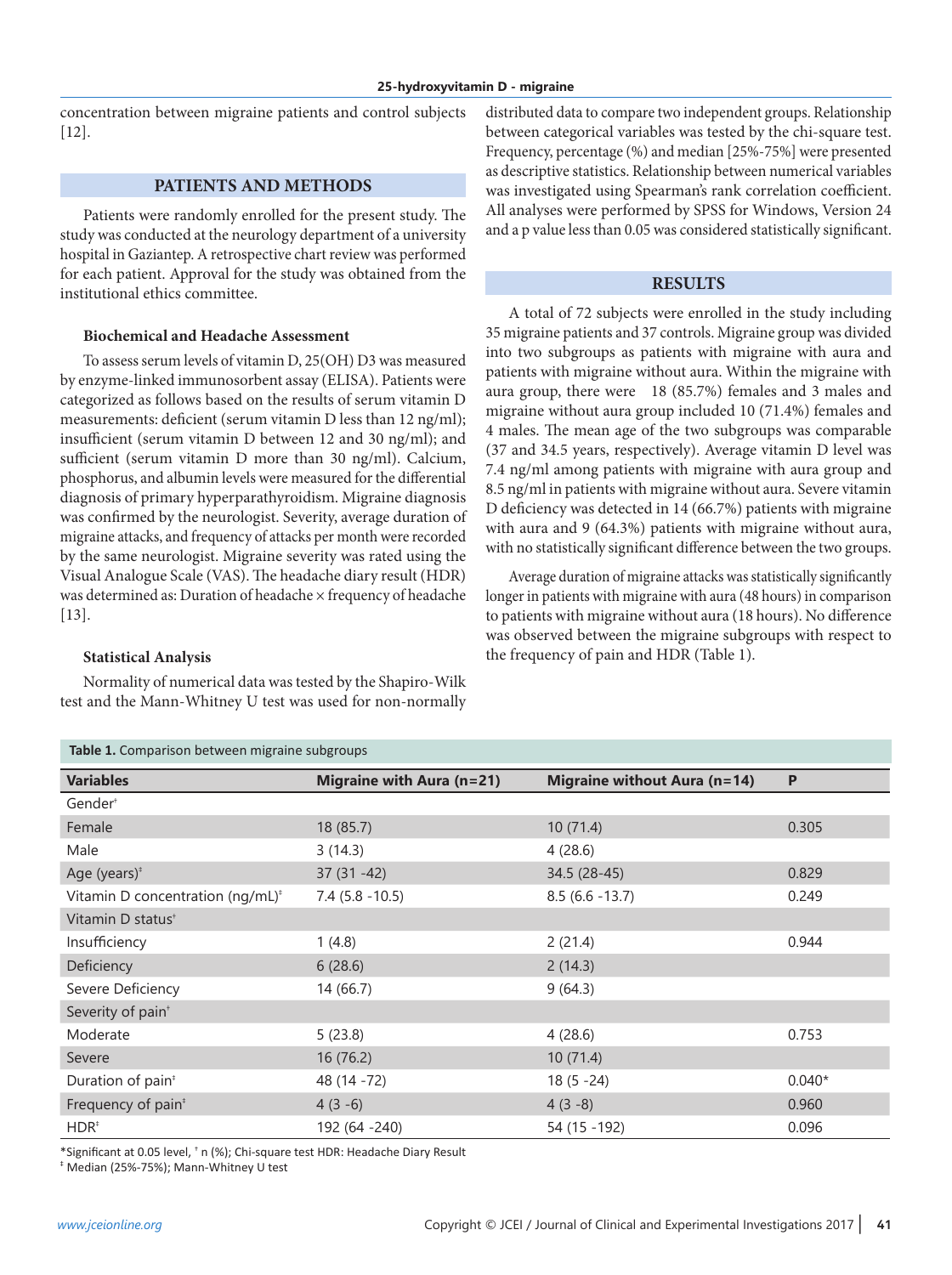Comparing the entire sample of migraine patients with the control group showed that migraineurs were mostly female, whereas control group had an even distribution of gender. Vitamin D levels did not differ significantly between migraineurs and control group (Table 2). Comparing the migraine with aura subgroup with the control group showed a statistically significantly greater number of female patients within the migraine with aura subgroup. Other variables showed no significant differences (Table 3). Age, gender and vitamin D concentration were not significantly different between patients with migraine without aura in comparison to control subjects (Table 4).No significant correlation was found between vitamin D levels and HDR among migraineurs (r=-

0.042, p=0.812) as well as in patients with migraine with aura (r=0.044, p=0.842) and in patients with migraine without aura  $(r=0.059, p=0.842)$  versus control group with respect to HDR and vitamin D levels. There was no difference between males and females with regard to vitamin D levels within the migraine group (p=0.300), whereas vitamin D levels were significantly higher in the control group (p=0.012). Vitamin D levels did not significantly differ between female migraineurs and female controls (p=0.210). Vitamin D levels were also not significantly different between male migraineurs and male controls (p=0.725) (Table 5).

| Table 2. Comparison between migraineurs and control group |                                |                             |          |  |  |  |  |
|-----------------------------------------------------------|--------------------------------|-----------------------------|----------|--|--|--|--|
| <b>Variables</b>                                          | <b>Migraineurs</b><br>$(n=35)$ | <b>Controls</b><br>$(n=37)$ | P        |  |  |  |  |
| Gender <sup>+</sup>                                       |                                |                             |          |  |  |  |  |
| Female                                                    | 28(80)                         | 17(45.9)                    | $0.003*$ |  |  |  |  |
| Male                                                      | 7(20)                          | 20(54.1)                    |          |  |  |  |  |
| Age (years) <sup>*</sup>                                  | $37(28 - 45)$                  | $45(28-56)$                 | 0.107    |  |  |  |  |
| Vitamin D concentration ( $nq/mL$ )*                      | $8.1(6.3 - 12.4)$              | $8.1(6.1 - 11.8)$           | 0.128    |  |  |  |  |
| Vitamin D status <sup>+</sup>                             |                                |                             |          |  |  |  |  |
| Insufficiency                                             | 4(11.4)                        | 5(13.5)                     | 0.944    |  |  |  |  |
| Deficiency                                                | 8(22.9)                        | 9(24.3)                     |          |  |  |  |  |
| Severe Deficiency                                         | 23(65.7)                       | 23(62.2)                    |          |  |  |  |  |

† n (%); Chi-square test.

‡ Median (25%-75%); Mann-Whitney U test

\* Significant at 0.05 level.

| <b>Variables</b>                             | Migraine with Aura (n=21) | Controls $(n=37)$ | P        |
|----------------------------------------------|---------------------------|-------------------|----------|
| Gender <sup>+</sup>                          |                           |                   |          |
| Female                                       | 18 (85.7)                 | 17(45.9)          | $0.003*$ |
| Male                                         | 3(14.3)                   | 20(54.1)          |          |
| Age <sup>‡</sup>                             | $37(31 - 42)$             | $45(28-56)$       | 0.159    |
| Vitamin D concentration (ng/mL) <sup>*</sup> | $7.4$ (5.8 - 10.5)        | $8.1(6.1 - 11.8)$ | 0.544    |
|                                              |                           |                   |          |
| Vitamin D status <sup>+</sup>                |                           |                   |          |
| Insufficiency                                | 1(4.8)                    | 5(13.5)           | 0.534    |
| Deficiency                                   | 6(28.6)                   | 9(24.3)           |          |
| Severe Deficiency                            | 14(66.7)                  | 23(62.2)          |          |

\* Significant at 0.05 level, † n (%); Chi-square test.

‡ Median (25%-75%); Mann-Whitney U test.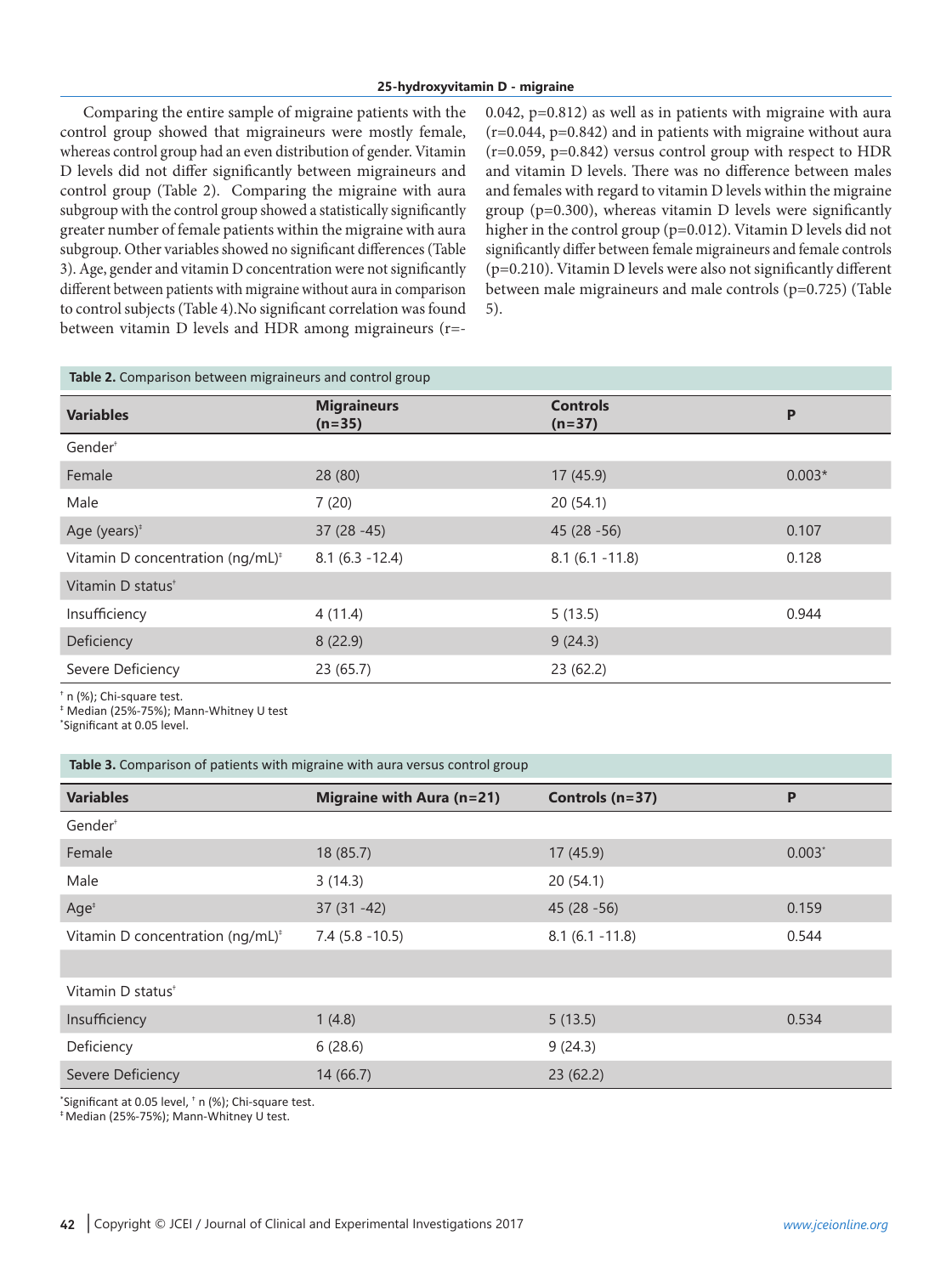#### **25-hydroxyvitamin D - migraine**

| Table 4. Comparison between patients with migraine without aura and control group |                              |                   |       |  |  |  |  |
|-----------------------------------------------------------------------------------|------------------------------|-------------------|-------|--|--|--|--|
| <b>Variables</b>                                                                  | Migraine without Aura (n=14) | Controls (n=37)   | P     |  |  |  |  |
| Gender <sup>+</sup>                                                               |                              |                   |       |  |  |  |  |
| Female                                                                            | 10(71.4)                     | 17(45.9)          | 0.104 |  |  |  |  |
| Male                                                                              | 4(28.6)                      | 20(54.1)          |       |  |  |  |  |
| Age <sup>†</sup>                                                                  | 34.5 (28-45)                 | $45(28 - 56)$     | 0.237 |  |  |  |  |
| Vitamin D concentration (ng/mL) <sup>*</sup>                                      | $8.5(6.6 - 13.7)$            | $8.1(6.1 - 11.8)$ | 0.533 |  |  |  |  |
| Vitamin D status <sup>+</sup>                                                     |                              |                   |       |  |  |  |  |
| Insufficiency                                                                     | 2(21.4)                      | 5(13.5)           | 0.636 |  |  |  |  |
| <b>Deficiency</b>                                                                 | 2(14.3)                      | 9(24.3)           |       |  |  |  |  |
| Severe Deficiency                                                                 | 9(64.3)                      | 23(62.2)          |       |  |  |  |  |

\* Significant at 0.05 level, † n (%); Chi-square test.

‡ Median (25%-75%); Mann-Whitney U test.

**Table 5.** Comparison of migraine subgroups with control group with respect to gender

|                                       | <b>Groups</b>      |      |             |        |               |                 |             |      |      |        |      |       |
|---------------------------------------|--------------------|------|-------------|--------|---------------|-----------------|-------------|------|------|--------|------|-------|
|                                       | <b>Migraineurs</b> |      |             |        |               | <b>Controls</b> |             |      |      |        |      |       |
|                                       | <b>Female</b>      |      | <b>Male</b> |        | <b>Female</b> |                 | <b>Male</b> |      |      |        |      |       |
|                                       | Median             | %25  | %75         | Median | %25           | %75             | Median      | %25  | %75  | Median | %25  | %75   |
| Vitamin D<br>concentration<br>(ng/mL) | 7.75               | 5.95 | 11.55       | 8.70   | 6.40          | 13.70           | 6.10        | 5.20 | 8.80 | 9.85   | 7.45 | 13.25 |

#### **DISCUSSION**

In the current study, we showed that male migraine patients had low vitamin D levels and the duration of pain was longer in patients with migraine with aura. While these results are consistent with those reported by some previous studies, we did not find any significant association between vitamin D concentration and the severity of migraine, the duration of migraine or the frequency of pain. This may have resulted from the fact that almost all study patients had low vitamin D levels and that the study was conducted during the winter months. This may also be related to the high prevalence of vitamin D deficiency in Gaziantep where the study was conducted. Kjaergaard et al. found an association between non-migraine headache and low levels of serum 25(OH) D but did not determine a significant relation between migraine and serum 25(OH)D [14,15]. One study demonstrated a significant positive association between serum levels of vitamin D and HDR but we did not observe such relationship in the present study [16]. In the same study, no significant association was found between serum vitamin D concentration and migraine severity or among different vitamin D subgroups and our study lends support to this finding. In a cross-sectional study including 11,614 participants in the sixth survey of Tromso study, a significant relationship was not observed between serum levels of vitamin D and migraine, and the association between nonmigraine

headache and vitamin D levels was only significant in nonsmokers group and adjustments were performed for age, BMI, sex, season, chronic diseases, education level, physical activity, and alcohol consumption [17]. A case report study was conducted in two female patients with migraine associated with menstruation and premenstrual syndrome. These patients had low levels of vitamin D and significant reduction in migraine attacks and premenstrual symptoms were observed with consumption of vitamin D and calcium supplement (1600-1200 IU per day) during 2-month treatment [18]. Another study conducted among postmenopausal patients with migraine and low levels of vitamin D showed that the use of vitamin D and calcium supplements reduced the frequency and duration of migraine attacks [19]. Although the exact role and mechanism of vitamin D deficiency in headache is still unknown, some theories have been suggested to explain potential mechanisms; one possible mechanism involves the abnormal metabolism and low serum levels of magnesium and another one includes the vitamin D binding protein in the brain, particularly the hypothalamus. The role of these two mechanisms were demonstrated in patients with tension-type headache [20].

A relatively small sample of patients residing in the same region was examined in this study and this is the primary limitation of our study. Other limitations include the inability to study vitamin D gene polymorphisms and to perform a reassessment